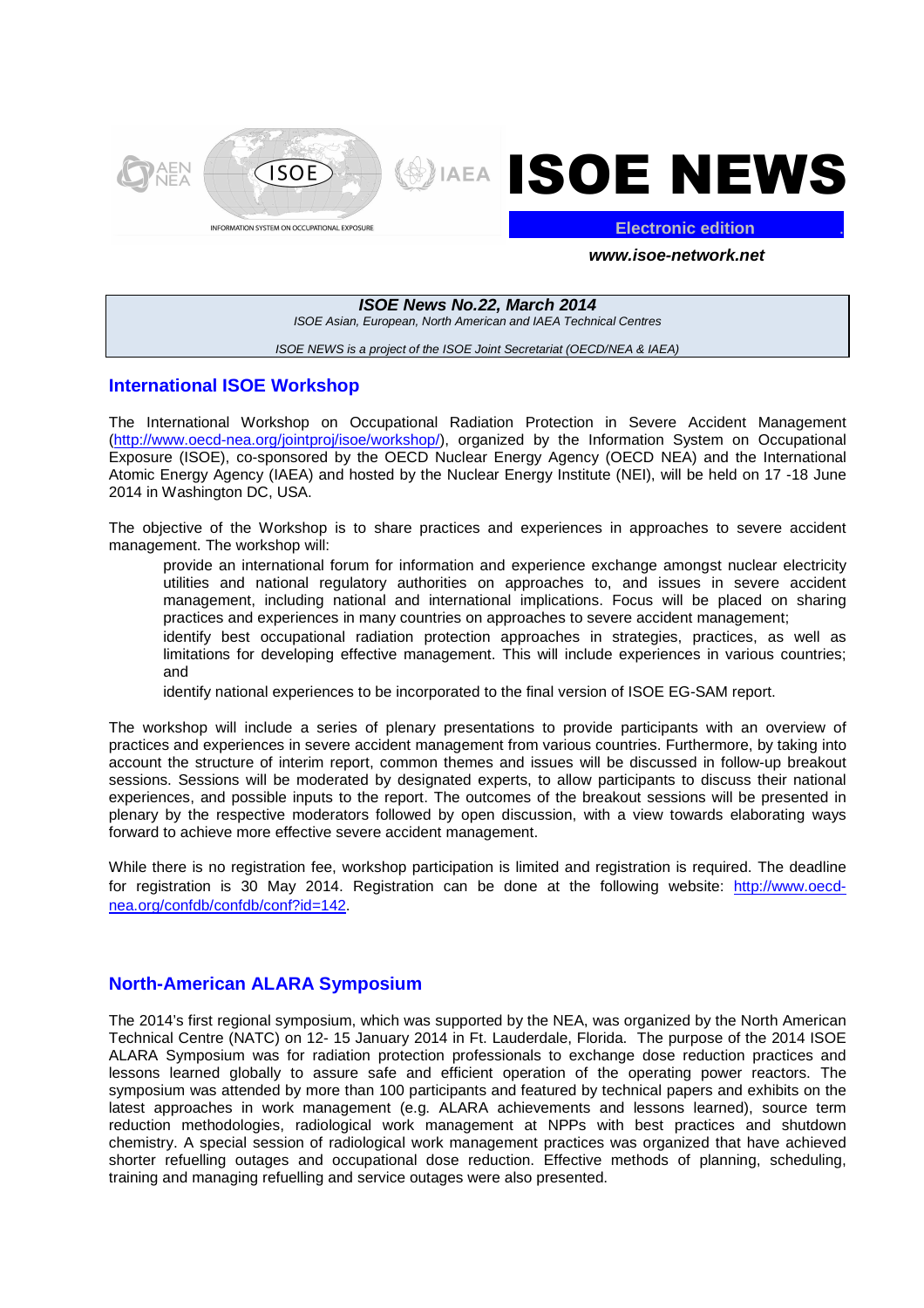### **European Regional Symposium**

The 2014 ISOE European Symposium is organised by ETC, in collaboration with Mühleberg NPP (operated by BKW Energie Ag) and the Swiss Federal Nuclear Safety Inspectorate (ENSI). The symposium will take place in Bern, Switzerland from the 9th to the 11th of April 2014. Topics to be addressed refer to occupational RP at the design, operation and decommissioning stages of installations, with special focus on RP management, dosimetry and monitoring, source term management, as well as accident situations.

Prior to the Symposium, on the 8th of April 2014, three meetings devoted to specific audiences will be organised;

- Radiation Protection Managers meeting,
- Regulatory Body Representatives meeting, and
- Meeting on feedback experience on the use of CZT measurements.

Two technical site visits are also organized on the  $11<sup>th</sup>$  of April 2014;

- Mühleberg NPP, and
- Mont Terri rock laboratory dealing with research on waste disposal.

#### **ISOE discusses with CPD possible co-operation in the field of decommissioning**

Decommissioning of nuclear facilities is a subject of growing importance for many nuclear countries that will represent significant budgets and industrial activity in the future. Through the joint projects of the NEA, namely the Information System on Occupational Exposure (ISOE) and the International Co-operative Programme for the Exchange of Scientific and Technical Information Concerning Nuclear Installation Decommissioning Projects (CPD, http://www.oecd-nea.org/jointproj/decom.html), much experience has been gained in the technical aspects of decommissioning and dismantling, including providing for the safety of workers, the public and the environment. However a number of challenges and uncertainties remain.

With reference to the ISOE Management Board decision, the ISOE and the CPD Bureaux will discuss a proposal on establishing a Joint Working Group on Radiological Protection Aspects of Decommissioning activities in Nuclear Facilities (JWG-RPD) through a joint meeting in April 2014. The main objective of the proposal is to provide a forum for experts to discuss the current state of knowledge, technology, and experience in radiological protection issues directly related to the decommissioning of nuclear facilities with primary focus on practical case studies and expert discussions that would help to identify good practices in the field of occupational radiation protection, such as:

- Collecting information and practical experience available in the nuclear industry on addressing operational aspects of radiation protection during decommissioning of nuclear reactors with special emphasis on procedures to manage occupational exposures, and;
- Identifying factors and aspects which play key roles in achieving good practices in decommissioning (knowledge, experience, technology, regulatory requirements and guidance, worker involvement, information exchange and networking, etc.) and analysing and quantifying, as possible, their impact on worker doses and operational costs.

In addition, a Joint Topical Session in connection with the November 2014 Management Board meeting is under consideration to introduce the joint projects of the NEA with their specific activities in the field of decommissioning, to discuss the proposal for the establishment of a new Joint Working Group, and to discuss trends, areas that need to be studied further by the joint working group.